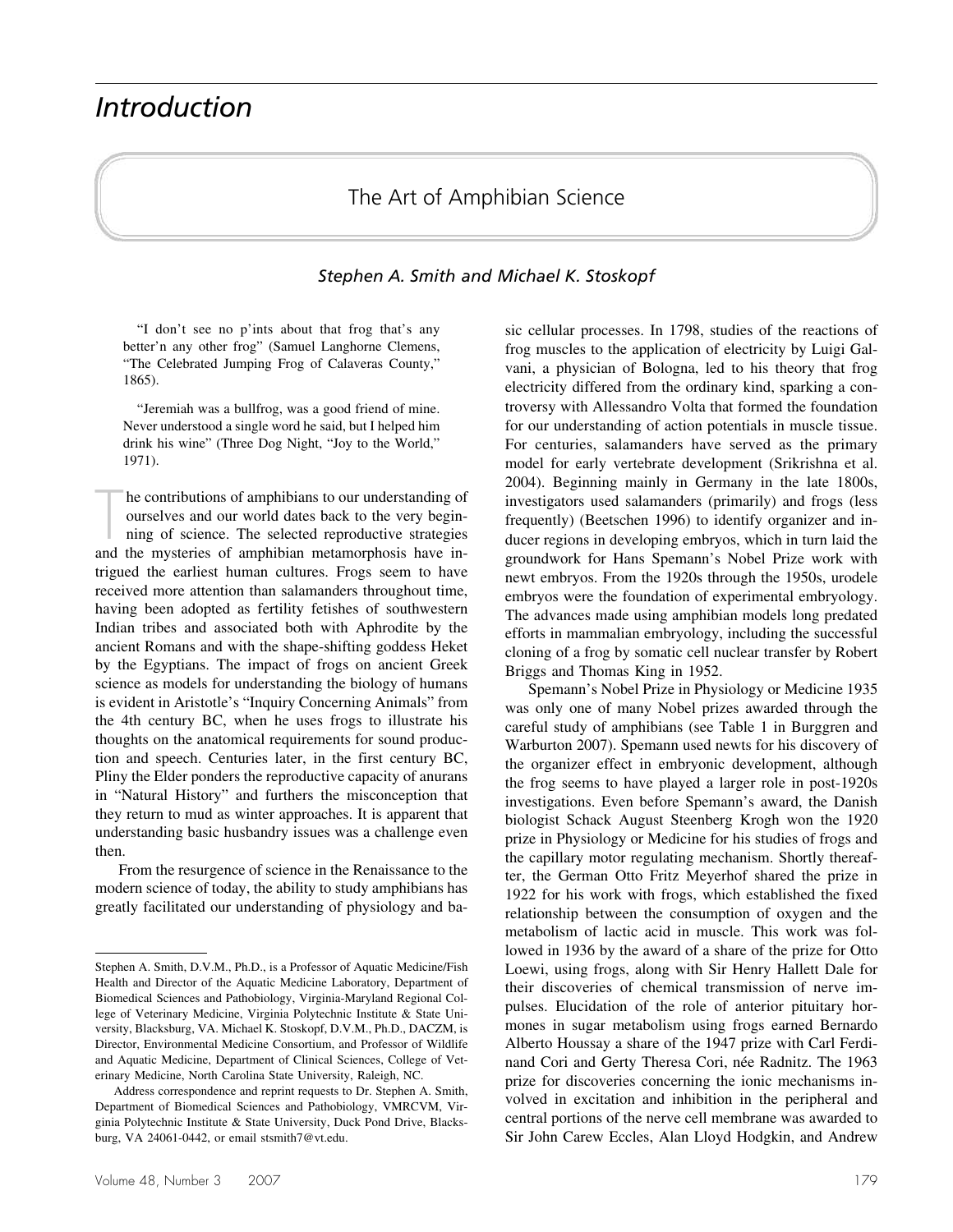Fielding Huxley who again utilized the stalwart frog, as did Erwin Neher and Bert Sakmann, who were awarded the 1991 Prize for their discoveries concerning the function of single ion channels in cells. Importantly, amphibians have not only supported the research for Nobel quality work in Physiology or Medicine but have also played a role in other basic research. For example, the 1943 Nobel Prize in Chemistry went to George de Hevesy for his work on the use of isotopes as tracers in the study of chemical processes using amphibians.

Amphibians continue to fuel our understanding of physiology and cell biology, yet one can argue that their most important role in science today is in helping us understand the ecology of our changing environment. Although the ability of salamanders to regenerate their limbs, tail, lens, retina, spinal cord, and even heart musculature continues to intrigue physiologists and cell biologists, the massive declines in amphibian populations around the globe, whether real or simply the result of more careful observations, are now inspiring scientists to examine issues of direct import to the survival of amphibians themselves (Linder et al. 2003; Ross and Richards 1999). This work is providing a better understanding of the complex relationships between environmental conditions and amphibian population viability and, at the same time, is identifying important emerging diseases of amphibians. Chytrid fungal infections and tiger salamander virus are only two examples of diseases virtually unknown only a decade ago that are now known to have major impacts on important amphibian taxa (Bollinger et al. 1999; Jancovich et al. 1997; Weldon et al. 2004). The unique position of amphibians at the aquatic/terrestrial interface makes their population health an important marker of ecosystem health. The challenge of understanding the translational impacts of their physiology and ecology, such as their unusual and diverse skin structures that affect absorption kinetics of xenobiotics, is critical to our understanding of human health (Willens et al. 2006). The more we learn about the impacts of ecological factors on amphibian health, the better we understand the necessity of managing amphibians in laboratories with utmost care.

The proper management and husbandry of amphibians are as important to good science as is the appropriate, species-specific care when using terrestrial animal models such as rodents. The same issues and challenges face the investigator. Investigators have long known that many issues of nutrition beyond the vagaries of feed composition (e.g., timing of feeding and environmental factors such as temperature, light intensity, and light cycling) can have profound impacts on amphibian physiology and have the potential of affecting experimental results (Paniagua et al. 1990). The complexities of the interactions of these factors and their wide impact on amphibian physiology are still being discovered. The impacts of water quality on amphibian physiology, also well documented historically (Whitford and Hutchison 1965), are being found to be even more complex than first recognized. Novel issues with amphibian husbandry, which include appropriate seasonal habitat shifts in land:water ratios, have huge implications in laboratory man-

agement of even well-established amphibian research models. Thus, although our knowledge of the proper husbandry of amphibians used in laboratory research has taken some important steps toward refining the art of repeatable science using these complex animals in recent years, there is still much to be learned. Considering the diversity of amphibian species, there is great opportunity for innovation and refinement of both husbandry and experimental design as we continue to explore the questions amphibians are able to help us answer.

This issue of *ILAR Journal* brings together the historical and current knowledge of contemporary amphibian issues. The initial article by O'Rourke (2007) describes commonly maintained amphibian species used for research and teaching, including the commonly used *Xenopus* frog and the axolotl salamander. In this article, the author illustrates the importance of amphibians to reproductive, developmental, genetic, and physiological research, and why certain species have come to the forefront as models for human processes and environmental indicators. This article is followed by a treatise by Browne et al. (2007) on the basic facility requirements for accommodating small numbers of individuals and for housing large populations of multiple species. The authors discuss environmental issues that range from water quality to ventilation and lighting (visible and ultraviolet), as well as issues related to the fulfillment of specific physiological requirements for adult and larval stages. The advantages of compartmentalized system design and various construction materials are examined. The authors also stress the importance of biosecurity (quarantine and isolation protocols) and staff management.

The next two articles extensively cover the biology, reproduction, and husbandry of amphibian species. The first article by Pough (2007) explores the enormous biological and life history variation that exists in the taxanomically diverse amphibian species. Arising from a larval aquatic life stage and metamorphosing to an aquatic, terrestrial, or arboreal adult life form can obviously present challenges for the captive maintenance of many of these species. In addition, changes in dietary preferences from herbivore to carnivore as the amphibian matures may require use of a variety of food items from commercially prepared diets to live prey. The author also underscores the subtle albeit important social behavior of amphibians (e.g., complex territorial and dominance hierarchies) that may influence feeding and reproductive behaviors. In the second of these two articles, Browne and Zippel (2007) discuss the current state of reproductive technologies (ovulation, spermiation, oocyte and sperm collection, fertilization, embryonic development, and metamorphosis) for commonly kept amphibians. The authors cover both natural reproductive patterns and artificial systems for the captive maintenance of amphibians while emphasizing the genetic diversity and broodstock management steps required to have successful captive breeding programs or laboratory colonies. Amphibians also exhibit distinct reproductive strategies that commonly require environmental cues (photoperiod, temperature, hiber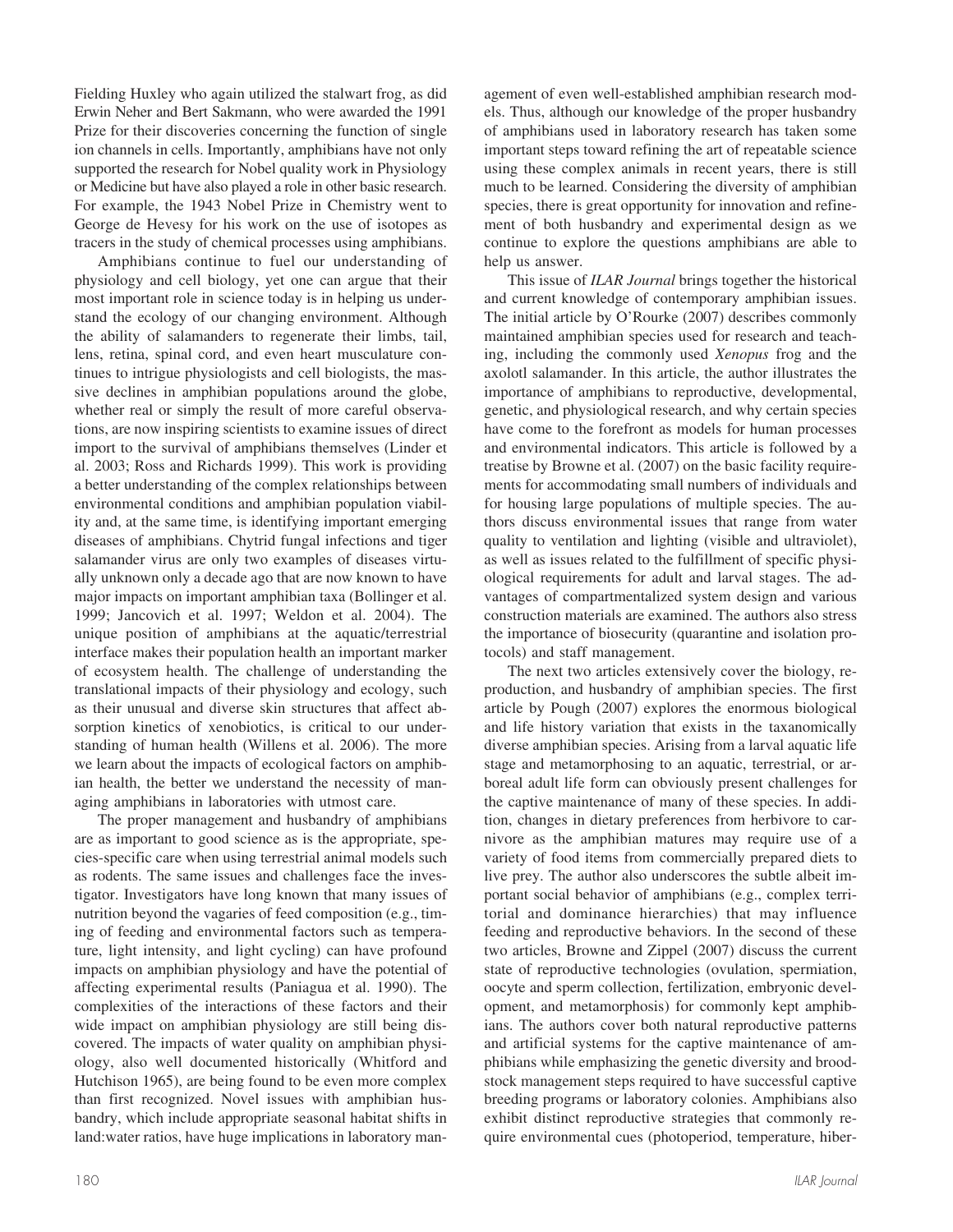nation, aestivation, and rain events) for successful completion. An in-depth discussion of oocyte induction, spermiation, in vitro fertilization, and sperm cryopreservation are also included. Finally, the authors discuss larval rearing in terms of rearing densities and dietary requirements.

Two articles review the diseases and veterinary care of amphibians. Densmore and Green (2007) review the infectious (viral, bacterial, parasitic, fungal) and noninfectious diseases (neoplasia, nutritional) of amphibians. Although their coauthored article focuses mostly on common diseases of captive amphibians, much of the information is also relevant for free-ranging amphibian health management. The authors point out that many of the health problems observed in captive individuals are directly or indirectly related to husbandry and management issues. This article is followed by a brief review by Gentz (2007) of the general veterinary techniques used in the medicine and surgery of amphibians. After a short overview of some of the unique anatomical and physiological characteristics of these animals, the author describes several useful nonlethal diagnostic assays. Common surgical procedures and pre- and postoperative considerations are then discussed, as well as techniques for the sedation and anesthesia used for these procedures. The article concludes with a comment on the humane euthanasia of amphibians.

The next series of articles provides a comprehensive coverage of amphibians used as laboratory models for physiological and environmental research. Burggren and Warburton's (2007) article describes the use of amphibians as experimental animals for musculoskeletal, cardiovascular, renal, respiratory, reproductive, and sensory physiology. Their discussion is replete with examples of various amphibian species used for specific research questions. They also provide a synopsis of how amphibians have been used in investigations to study the evolution of air breathing and terrestrial life styles. In the subsequent article, Hopkins (2007) illustrates how amphibians have been used as models for ecological studies. The author notes the numerous characteristics that render amphibians particularly sensitive to environmental disturbances, including their permeable skin and reliance on both aquatic and terrestrial habitats. The author then explores the current global decline of amphibians (i.e., "the greatest mass extinction of land vertebrates since the dinosaurs") and cites possible explanations of critical habitat loss, environmental contamination, diseases, and climate change.

The final articles directly support the important mission of ILAR by providing information pertinent to the humane and appropriate care and use of these animals in a research and teaching setting. The information provided by Alworth and Harvey (2007) is essential reading for all institutional animal care and use committees  $(IACUCs<sup>1</sup>)$  that face the many novel issues concerning the use of amphibians in

laboratory and field situations. As vertebrates, amphibians are encompassed by Public Health Service Policy and are subject to IACUC review and oversight. However, some issues are indeed distinct to amphibians, and Alworth and Harvey address the need for committee, investigator, and staff education in the complexities of amphibian use. In addition, they discuss potential zoonotic and other occupational health hazards. The authors close with a discussion of indicators of stress and disease in amphibians, which complements the Densmore and Green (2007) article on amphibian diseases. Nolan and Smith (2007) then provide a guide to readily available Internet resources relating to amphibians. The authors present these web sites, list servers, and databases in a format ordered by general discipline, with a brief description of what can be found at the site. The issue then concludes with an Appendix, by Smith (2007), which provides information about the drugs and compounds commonly used to treat or anesthetize amphibians. This referenced compendium categorizes the drugs and compounds by use (e.g., antibacterial, antifungal, antiparasitic, hormones, anesthetics) and provides suggested dosage ranges.

Taken together, the articles in this issue of *ILAR Journal* provide the most extensive update of amphibian management in science in more than a decade. The techniques and methods described in the issue are intended not only to update the ILAR (NRC 1974) publication *Amphibians: Guidelines for the Breeding, Care, and Management of Laboratory Animals* but also to help refine the work of scientists around the world who study these incredible animals. It is our two-fold hope that readers of this issue will benefit from the wealth of information, and that both accomplished and new scientists will be inspired to increase their understanding of the amphibian's needs in captivity and to create even better approaches to their husbandry.

## **References**

- Alford RA, Richards SJ. 1999. Global amphibian declines: A problem in applied ecology. Ann Rev Ecol System 30:133-165.
- Alworth LC, Harvey SB. 2007. IACUC issues associated with amphibian research. ILAR J 48:278-289.
- Beetschen JC. 1996. How did urodele embryos come into prominence as a model system? Int J Dev Biol 40:629-636.
- Bollinger TK, Mao J, Schock D, Brigham RM, Chinchar VG. 1999. Pathology, isolation, and preliminary molecular characterization of a novel iridovirus from tiger salamanders in Saskatchewan. J Wildl Dis 35:413-429.
- Browne RK, Odum RA, Herman T, Zippel K. 2007. Facility design and associated services for the study of amphibians. ILAR J 48:188-202.
- Browne RK, Zippel K. 2007. Reproduction and larval rearing of amphibians. ILAR J 48:214-234.
- Burggren WW, Warburton S. 2007. Amphibians as animal models for laboratory research in physiology. ILAR J 48:260-269.
- Clemens SL. 1865. "The Celebrated Jumping Frog of Calaveras County." N Y Saturday Press, November 18, 1865.
- Densmore CL, Green DE. 2007. Diseases of amphibians. ILAR J 48:235- 254.
- Gentz EJ. 2007. Medicine and surgery of amphibians. ILAR J 48:255-259.

<sup>&</sup>lt;sup>1</sup>Abbreviation used in this Introduction: IACUC, institutional animal care and use committee.